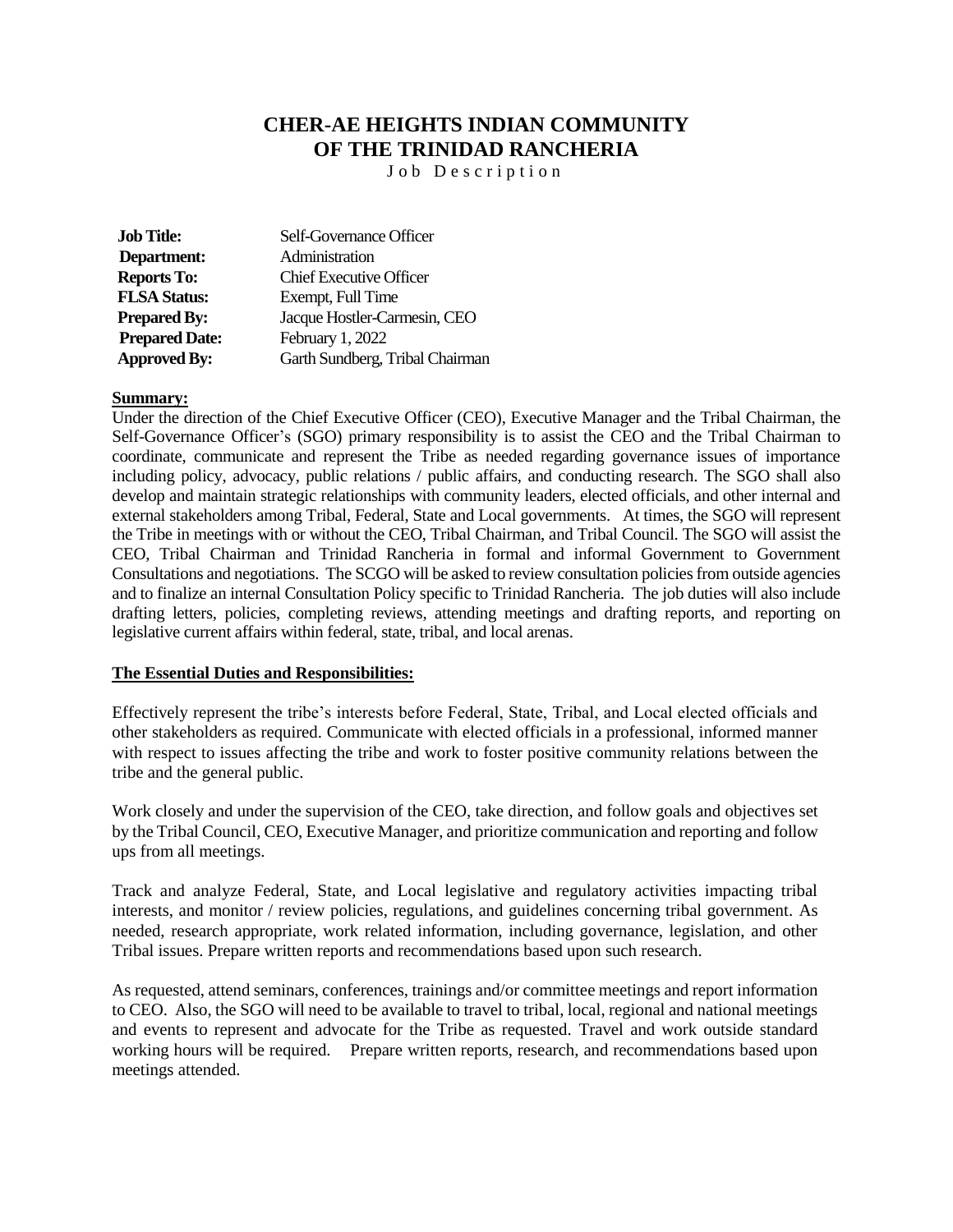Analyze data and present ideas and information effectively in the form of reports and or presentations, both internally and externally. Prepares documents, correspondence, mail, email, and faxes, which may be of a sensitive or confidential nature.

Engage in Government to Government Consultation as requested including meeting scheduling, preparation for meetings, and follow ups as needed between meetings. Continue to develop Consultation Policy and Procedures in coordination with CEO.

# **Professional Responsibilities:**

The employee's primary duty must be the performance of the work requiring advanced knowledge, defined as work which is predominantly intellectual in character and which includes work requiring the consistent exercise of discretion and judgment. The advanced knowledge must be in a field of science or learning and must be customarily acquired by a prolonged course of specialized intellectual instruction.

# **Competencies:**

To perform the job successfully; an individual should demonstrate the following competencies:

Oral Communication - Speaks clearly and persuasively in positive or negative situations; listens and gets clarification; responds well to questions.

Written Communication - Writes clearly and informatively; Expresses and demonstrates professional business writing skills, Edits work for spelling and grammar; Presents numerical data effectively; Able to read and interpret written information.

Judgment - Exhibits sound and accurate judgment; Includes appropriate people in decisionmaking process; Makes timely decisions.

Safety and Security - Observes safety and security procedures; Reports potentially unsafe conditions; Uses equipment and materials properly.

Adaptability - Adapts to changes in the work environment; Changes approach or method to best fit the situation; Able to deal with frequent change, delays, or unexpected events.

Attendance/Punctuality - Is consistently at work and on time; Ensures work responsibilities are covered when absent.

Dependability - Follows instructions, responds to management direction; Takes responsibility for own actions; Keeps commitments; Completes tasks on time or notifies appropriate person with an alternate plan.

Initiative - Volunteers readily; Undertakes self-development activities; Seeks increased responsibilities; Asks for and offers help when needed.

**Qualifications:** To perform this job successfully, an individual must be able to perform each essential duty satisfactorily. The requirements listed below are representative of the knowledge, skill, and/or ability required. Reasonable accommodations may be made to enable individuals with disabilities to perform the essential functions.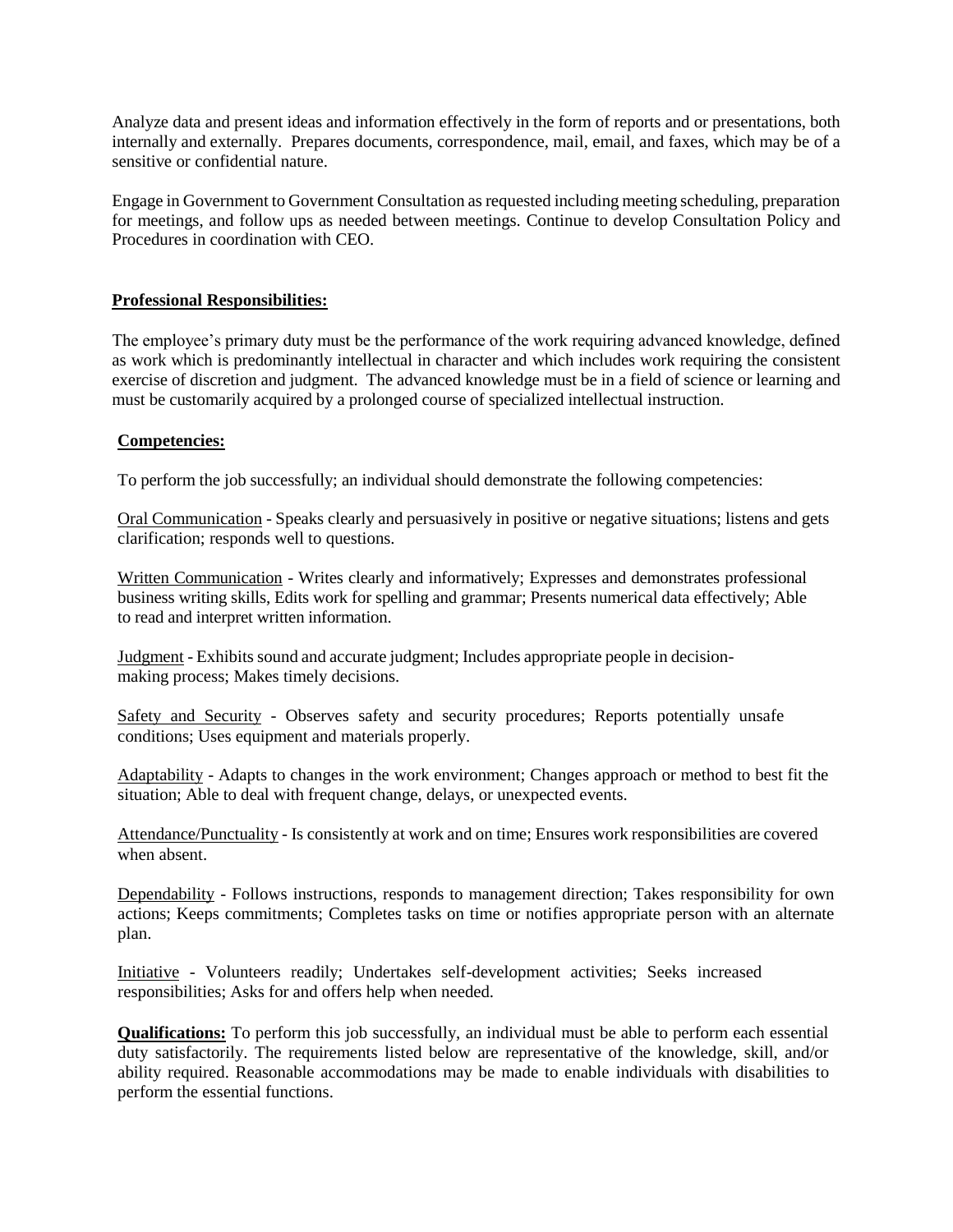## **Education and/or Experience:**

Bachelor's Degree and/ or five years related governmental experience and or training, Experience in Tribal Government upper management, knowledge of lobbying, legislative experience in local, state, and federal arenas.

## **Language Skills:**

Ability to read, analyze and interpret documents, professional journals or governmental regulations. Ability to write routine reports and correspondence. Ability to speak effectively before groups and to efficiently present information and respond to questions from the Tribal Council, stakeholders or the general public.

## **Mathematical Skills:**

Ability to understand and apply mathematical concepts such as probability and statistical inference and to apply concepts such as fractions, percentages, ratios, and proportions to practical situations. Ability to interpret and analyze financial data and budget.

## **Reasoning Ability:**

Ability to solve practical problems and to deal with a variety of situations where only limited standardizations exists. Ability to interpret various instructions in verbal or written form. A welcoming disposition with the ability to work with a wide variety of socioeconomic and cultural backgrounds.

## **Computer Skills:**

To perform this job successfully, an individual should have knowledge of Database software; Internet software; Spreadsheet software and Word Processing software.

#### **Certificates, Licenses, Registrations:**

Current valid California Driver License and be insurable.

#### **Other Skills and Abilities:**

Knowledge of tribes, tribal organizations, governmental agencies, universities, and other groups.

Must maintain strict confidentiality.

Dress appropriately.

Must pass pre-employment drug test.

Native American Preference.

**Physical Demands:** The physical demands described here are representative of those that must be met by an employee to successfully perform the essential functions of this job. Reasonable accommodations may be made to enable individuals with disabilities to perform the essential functions.